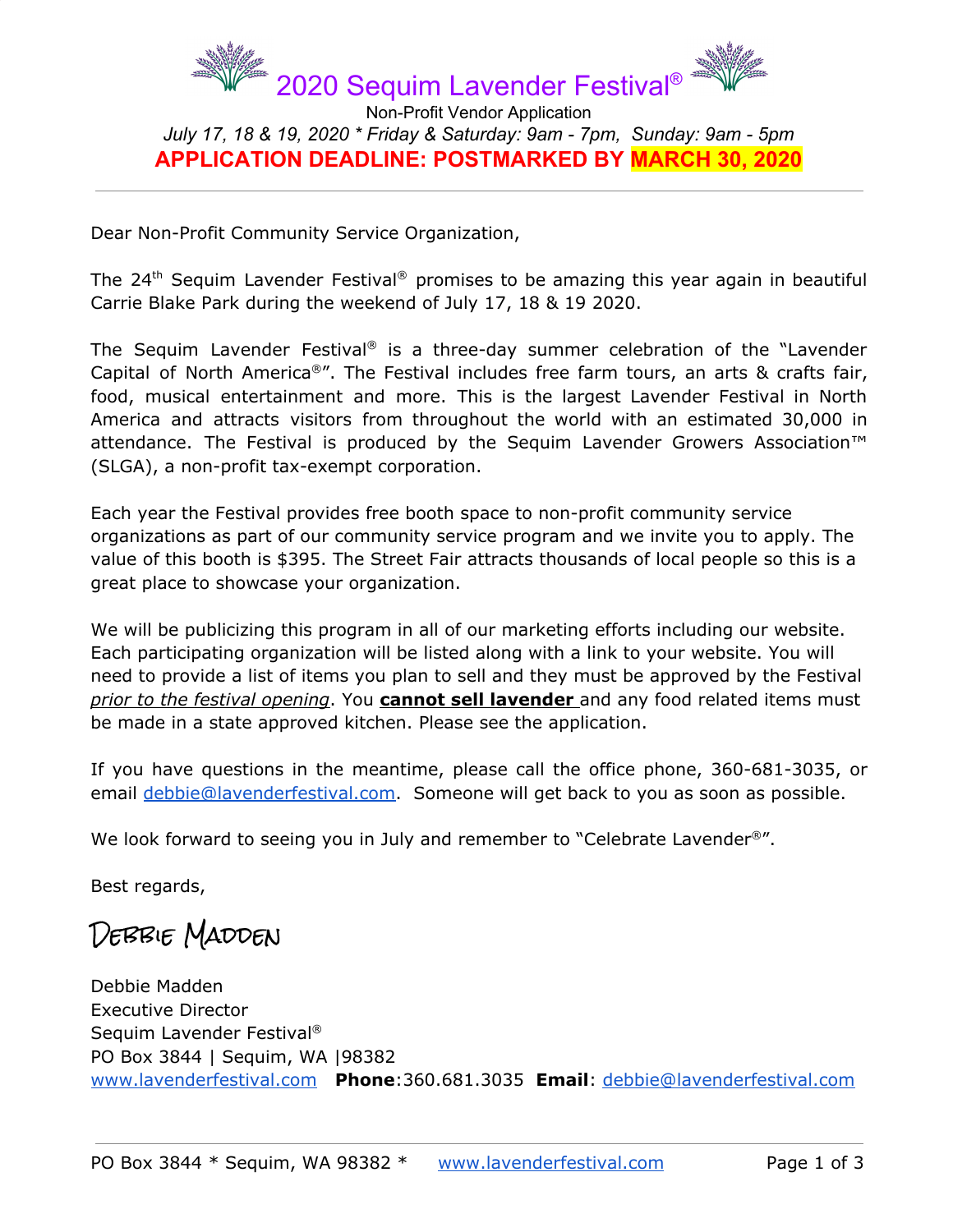

*July 17, 18 & 19, 2020 \* Friday & Saturday: 9am - 7pm, Sunday: 9am - 5pm* **APPLICATION DEADLINE: POSTMARKED BY MARCH 30, 2020**

**Mail to:** Sequim Lavender Festival, P.O. Box 3844, Sequim, WA 98382 **OR…. Scan / Email to:** [debbie@lavenderfestival.com](mailto:debbie@lavenderfestival.com)

| Organization: New York Structure and Structure and Structure and Structure and Structure and Structure and Str |          |                                       |
|----------------------------------------------------------------------------------------------------------------|----------|---------------------------------------|
| Contact:                                                                                                       |          |                                       |
| Address:                                                                                                       |          |                                       |
| City: ___________________________                                                                              | State:   | Postal Code:                          |
| Telephone Day: _____________________                                                                           |          | Evening: ____________________________ |
| E-Mail:                                                                                                        | Website: |                                       |

Please describe your display depicting the benefit of your organization to the community. Describe what your booth will look like. Do you intend on selling anything? If yes, please list on the second page.

## **All non-profit booth spaces are 10' x 10'**

Have you been a Lavender Festival participant? List Years:

**HOURS OF OPERATION**: *All booths must be open for Friday - Saturday, 9am to 7 pm and Sunday, 9am - 5pm.* Participants are expected to be present during all three days of the Festival and to follow the contracted hours of operation and load-in/load-out instructions. Failure to remain open during Festival hours will result in denial of future participation in the festival. You will receive load-in instructions later.

**BOOTH SECURITY:** Booths must be covered, weighted with a minimum of 50lbs on each leg, and able to withstand wind and rain. Booths may be left up overnight as there is a security patrol, but items should be secured. "Blue tarps" are not allowed as shelters, but can be used to secure the booth at night. The festival accepts no responsibility for lost or damaged goods.